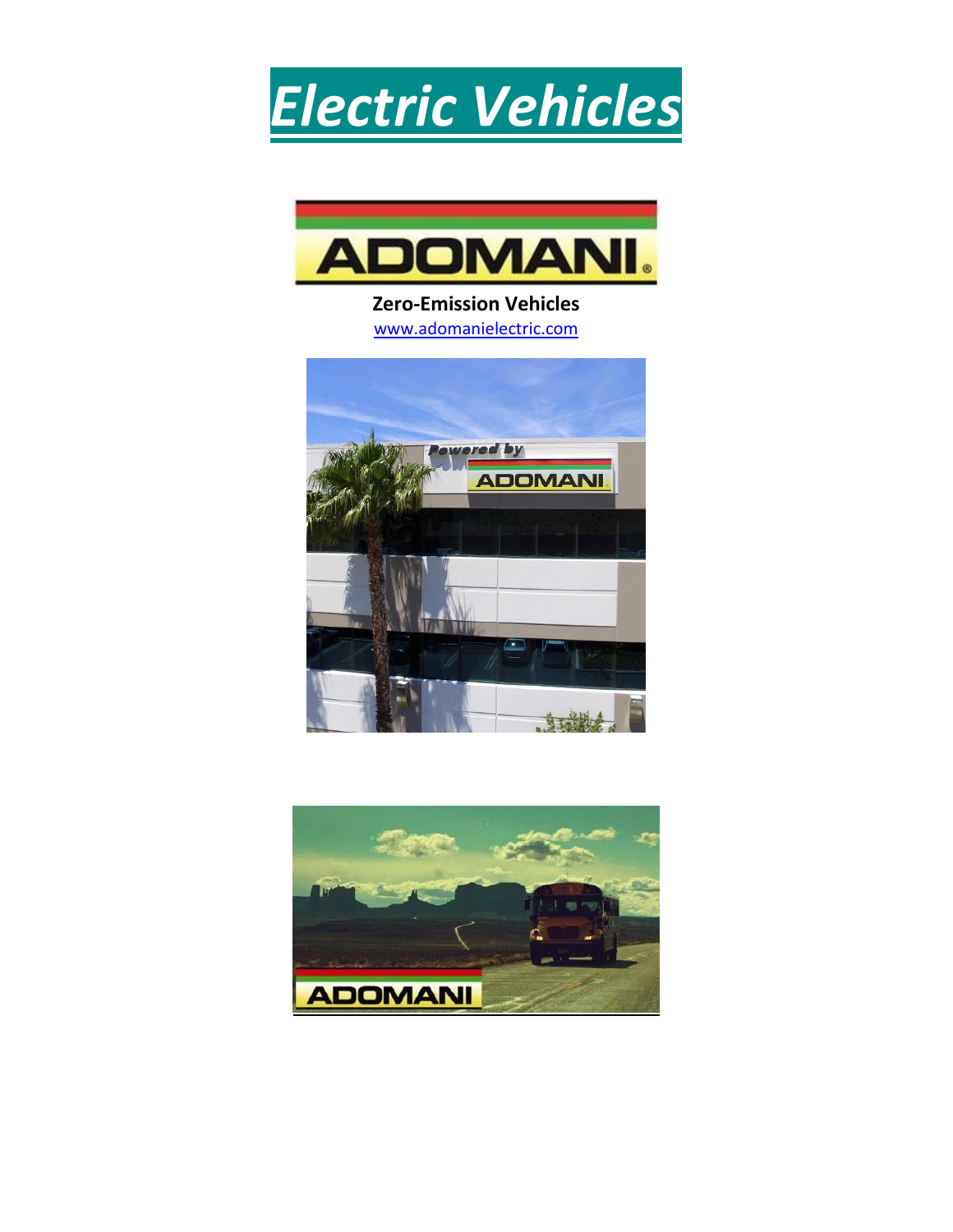

Matt Essex, Sales Director for ADOMANI points out its high density winding electric motor on the Blue Bird electric school bus with direct drive connection to the differential, no transmission required. The only fluids on the electric bus are for the power steering and radiator.



### **Blue Bird Electric School Buses** *powered by* **ADOMANI**



## **NOVEMBER 2018**

• **November 21, 2018** - 3:23 p.m. by [Jack Sunday](https://kfgo.com/latest-updates/authors/955/) - **KFGO D** West Fargo is Getting an Electric School Bus! **The new battery powered Bluebird school Bus will be here in May, 2019.** In This Podcast: Brad Redmond, transportation director for West Fargo Schools. He's been at it for 16-years and now, there's a new toy in the toy box. The West Fargo School Board has agreed to buy the first electric school bus in North Dakota. https://kfgo.com/podcasts/thedrive/955/west-fargo-is-getting-an-electric-school-bus/

**• November 21, 2018 - Posted by [Mary Kom](https://www.fairfieldcurrent.com/author/fairmary) - Fairfield Current -**



#### **Adomani Inc (ADOM) Expected to Post Quarterly Sales of \$3.36**

**Million.** Equities analysts expect that Adomani Inc (NASDAQ:ADOM) will post \$3.36 million in sales for the current fiscal quarter, [Zacks](https://www.americanconsumernews.net/scripts/click.aspx?Zacks=1) reports. Two analysts have issued estimates for Adomani's earnings, with estimates ranging from \$3.01 million to \$3.70 million. [https://www.fairfieldcurrent.com/2018/11/21/adomani-inc-adom-expected-to-post-quarterly](https://www.fairfieldcurrent.com/2018/11/21/adomani-inc-adom-expected-to-post-quarterly-sales-of-3-36-million.html)[sales-of-3-36-million.html](https://www.fairfieldcurrent.com/2018/11/21/adomani-inc-adom-expected-to-post-quarterly-sales-of-3-36-million.html)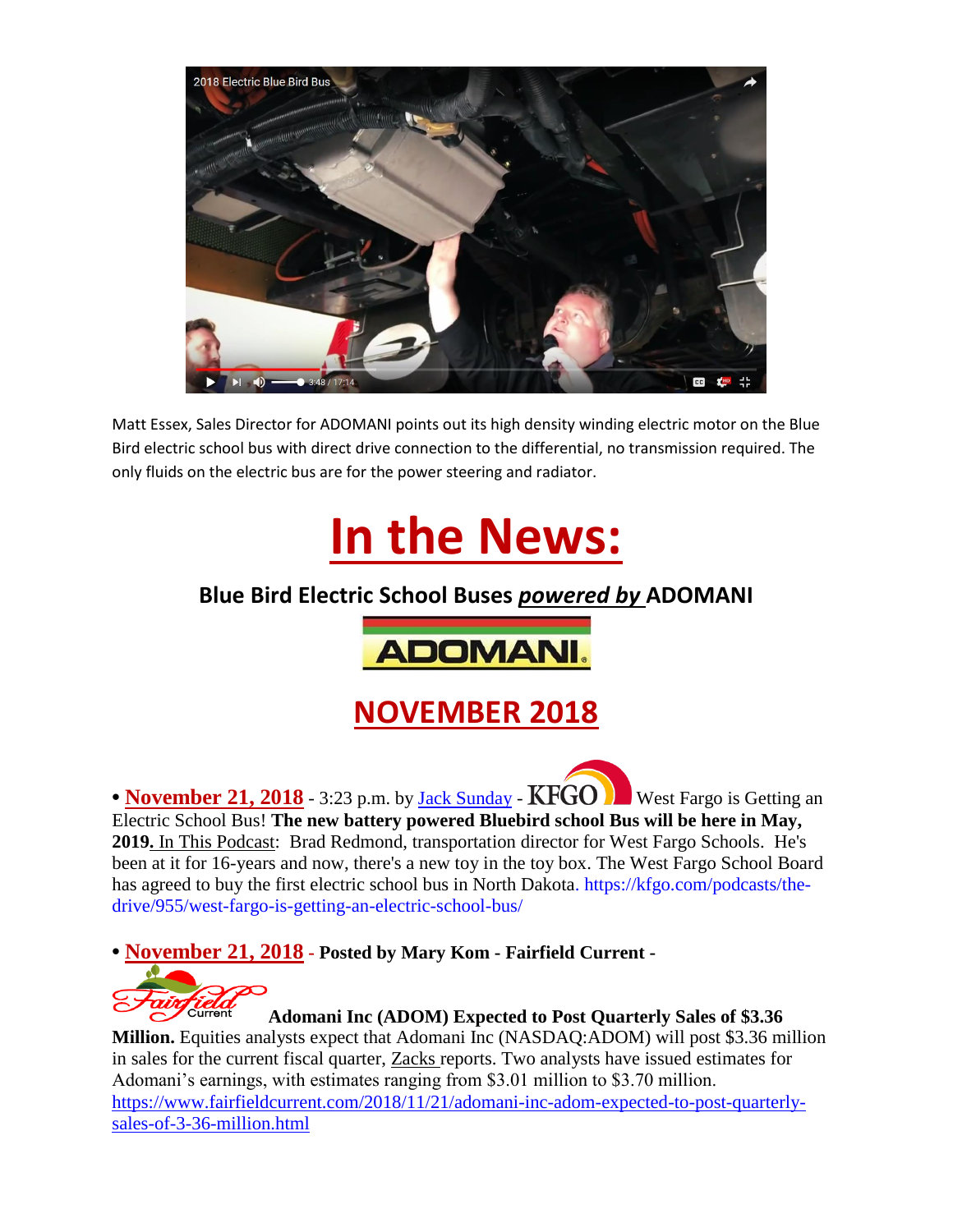**• November 15, 2018 - Justin Gerdes - GreenTechMedia: School Districts Rolling Out Electric Buses as Economics Improve: 'It's Time to Switch'**. The environmental, public health and economic arguments for electric school buses are getting stronger. School districts eager to replace polluting diesel buses can tap a suite of financial tools to overcome the additional upfront cost of electric buses, according to a new report. Released last month by the U.S. Public Interest Research Group (PIRG) Education Fund and Environment America Research and Policy Center, the report emphasizes both the public health benefits of a diesel-forelectric bus swap and the availability of financing tools to enable school districts to make the switch. https://www.greentechmedia.com/articles/read/school-districts-rolling-out-electricbuses#gs.YYq8aRE

**• November 07, 2018 - Baystreet Staff - [ACCESSWIRE], ADOMANI(R) Announces Strategic Investment in Supercapacitor Company Amperics, Inc. This Collaboration is** Designed to Give ADOMANI® Visibility into the Global Supercapacitor Market that is Predicted to Grow Along with Existing Trends Toward Electromobility, Decentralized Energy Storage and Grid Connectivity.<http://www.baystreet.ca/viewarticle.aspx?id=527333>

**ADOMANI reports numerous opportunities exist with supercapacitors thanks to trends of electromobility, V2G, drivetrain hybridization, smart grids, renewable energy, dispersed energy storage assets, etc.**



Electric Vehicles for Smarter Cities: The Future of Energy and Mobility

**• November 6, 2018 - By Bloomberg News Editors - Forecast: Battery Boom Will Attract \$620 Billion in Investment** by Brian Eckhouse, Bloomberg - The battery boom is coming to China, California and basically everywhere else—and it will be even bigger than previously thought. The global energy-storage market will surge to a cumulative 942 gigawatts by 2040, according to a new forecast from Bloomberg NEF published Tuesday, and that growth will necessitate \$620 billion in investment. Sharply falling battery costs is a key driver of the boom. [https://www.renewableenergyworld.com/articles/2018/11/forecast-battery-boom-will](https://www.renewableenergyworld.com/articles/2018/11/forecast-battery-boom-will-attract-12-trillion-in-investment.html?cmpid=enl_rew_energy_storage_news_2018-11)[attract-12-trillion-in-investment.html?cmpid=enl\\_rew\\_energy\\_storage\\_news\\_2018-11](https://www.renewableenergyworld.com/articles/2018/11/forecast-battery-boom-will-attract-12-trillion-in-investment.html?cmpid=enl_rew_energy_storage_news_2018-11) 14&pwhid=22f214ea65d8e4019e279273ffea5c6dfc4ca7ee72a6bde2c0b67e9dfa24a22d0f6fedd0 959ad7f8f163b5e9c5fa217acf332c2519989d24cdca75d044eeb9fd&eid=325195534&bid=23000 98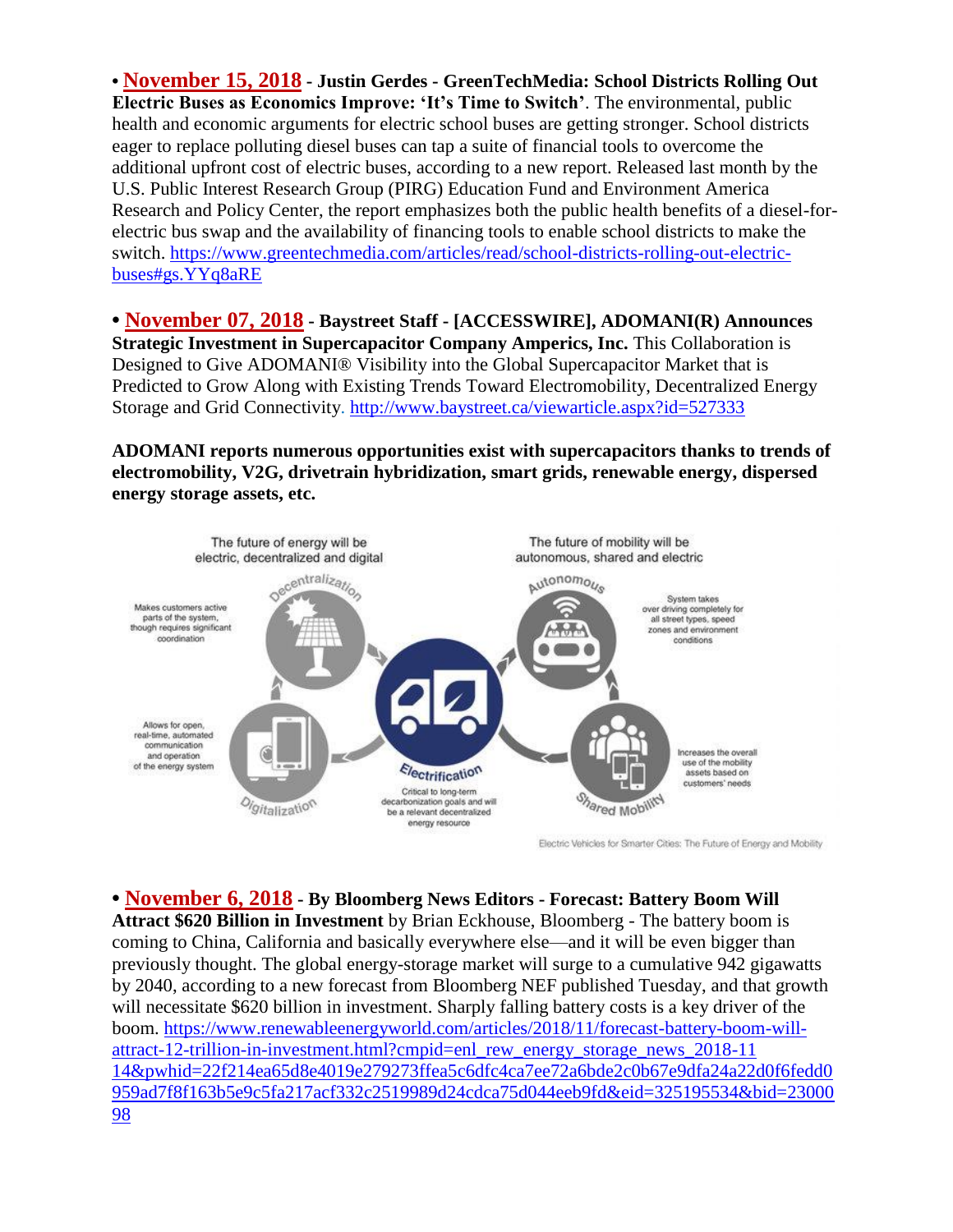**• November 1, 2018 - School Transportation News, Written by [David George, Adomani](file:///C:/Users/Skeeter/Documents/Skeeter/Spirit%20of%20California/ADOMANI%20Marketing%202018/SOC%20Elec.%20Vehicles%20website%20-%20ADOMANI%20+/David%20George,%20Adomani%20Powered%20Electric%20School%20Buses%20Provide%20Emission-Free%20Commutes.%20In%20October,%20the%20U.S.%20observed%20National%20School%20Bus%20Safety%20week,%20a%20time%20to%20promote%20the%20importance%20of%20school%20bus%20safety%20for%20parents,%20students%20and%20motorists.%20Adomani%20(NASDAQ:%20ADOM),%20which%20creates%20all-electric%20and%20hybrid%20drivetrains%20for%20buses,%20develops%20emission-free%20electric%20vehicles,%20including%20school%20buses,%20to%20also%20ensure%20that%20the%20environment%20is%20safe%20as%20well.%20http:/www.stnonline.com/news/industry-releases/item/9944-adomani-electric-school-buses-provide-emission-free-commutes-for-students)  [Powered Electric School Buses Provide Emission-Free Commutes.](file:///C:/Users/Skeeter/Documents/Skeeter/Spirit%20of%20California/ADOMANI%20Marketing%202018/SOC%20Elec.%20Vehicles%20website%20-%20ADOMANI%20+/David%20George,%20Adomani%20Powered%20Electric%20School%20Buses%20Provide%20Emission-Free%20Commutes.%20In%20October,%20the%20U.S.%20observed%20National%20School%20Bus%20Safety%20week,%20a%20time%20to%20promote%20the%20importance%20of%20school%20bus%20safety%20for%20parents,%20students%20and%20motorists.%20Adomani%20(NASDAQ:%20ADOM),%20which%20creates%20all-electric%20and%20hybrid%20drivetrains%20for%20buses,%20develops%20emission-free%20electric%20vehicles,%20including%20school%20buses,%20to%20also%20ensure%20that%20the%20environment%20is%20safe%20as%20well.%20http:/www.stnonline.com/news/industry-releases/item/9944-adomani-electric-school-buses-provide-emission-free-commutes-for-students)** In October, the U.S. [observed National School Bus Safety week, a time](file:///C:/Users/Skeeter/Documents/Skeeter/Spirit%20of%20California/ADOMANI%20Marketing%202018/SOC%20Elec.%20Vehicles%20website%20-%20ADOMANI%20+/David%20George,%20Adomani%20Powered%20Electric%20School%20Buses%20Provide%20Emission-Free%20Commutes.%20In%20October,%20the%20U.S.%20observed%20National%20School%20Bus%20Safety%20week,%20a%20time%20to%20promote%20the%20importance%20of%20school%20bus%20safety%20for%20parents,%20students%20and%20motorists.%20Adomani%20(NASDAQ:%20ADOM),%20which%20creates%20all-electric%20and%20hybrid%20drivetrains%20for%20buses,%20develops%20emission-free%20electric%20vehicles,%20including%20school%20buses,%20to%20also%20ensure%20that%20the%20environment%20is%20safe%20as%20well.%20http:/www.stnonline.com/news/industry-releases/item/9944-adomani-electric-school-buses-provide-emission-free-commutes-for-students) to promote the importance of school bus [safety for parents, students and motorists. Adomani \(NASDAQ: ADOM\), which creates all](file:///C:/Users/Skeeter/Documents/Skeeter/Spirit%20of%20California/ADOMANI%20Marketing%202018/SOC%20Elec.%20Vehicles%20website%20-%20ADOMANI%20+/David%20George,%20Adomani%20Powered%20Electric%20School%20Buses%20Provide%20Emission-Free%20Commutes.%20In%20October,%20the%20U.S.%20observed%20National%20School%20Bus%20Safety%20week,%20a%20time%20to%20promote%20the%20importance%20of%20school%20bus%20safety%20for%20parents,%20students%20and%20motorists.%20Adomani%20(NASDAQ:%20ADOM),%20which%20creates%20all-electric%20and%20hybrid%20drivetrains%20for%20buses,%20develops%20emission-free%20electric%20vehicles,%20including%20school%20buses,%20to%20also%20ensure%20that%20the%20environment%20is%20safe%20as%20well.%20http:/www.stnonline.com/news/industry-releases/item/9944-adomani-electric-school-buses-provide-emission-free-commutes-for-students)[electric and hybrid drivetrains for buses, develops emission-free electric vehicles, including](file:///C:/Users/Skeeter/Documents/Skeeter/Spirit%20of%20California/ADOMANI%20Marketing%202018/SOC%20Elec.%20Vehicles%20website%20-%20ADOMANI%20+/David%20George,%20Adomani%20Powered%20Electric%20School%20Buses%20Provide%20Emission-Free%20Commutes.%20In%20October,%20the%20U.S.%20observed%20National%20School%20Bus%20Safety%20week,%20a%20time%20to%20promote%20the%20importance%20of%20school%20bus%20safety%20for%20parents,%20students%20and%20motorists.%20Adomani%20(NASDAQ:%20ADOM),%20which%20creates%20all-electric%20and%20hybrid%20drivetrains%20for%20buses,%20develops%20emission-free%20electric%20vehicles,%20including%20school%20buses,%20to%20also%20ensure%20that%20the%20environment%20is%20safe%20as%20well.%20http:/www.stnonline.com/news/industry-releases/item/9944-adomani-electric-school-buses-provide-emission-free-commutes-for-students)  [school buses, to also ensure that the environment is safe as well.](file:///C:/Users/Skeeter/Documents/Skeeter/Spirit%20of%20California/ADOMANI%20Marketing%202018/SOC%20Elec.%20Vehicles%20website%20-%20ADOMANI%20+/David%20George,%20Adomani%20Powered%20Electric%20School%20Buses%20Provide%20Emission-Free%20Commutes.%20In%20October,%20the%20U.S.%20observed%20National%20School%20Bus%20Safety%20week,%20a%20time%20to%20promote%20the%20importance%20of%20school%20bus%20safety%20for%20parents,%20students%20and%20motorists.%20Adomani%20(NASDAQ:%20ADOM),%20which%20creates%20all-electric%20and%20hybrid%20drivetrains%20for%20buses,%20develops%20emission-free%20electric%20vehicles,%20including%20school%20buses,%20to%20also%20ensure%20that%20the%20environment%20is%20safe%20as%20well.%20http:/www.stnonline.com/news/industry-releases/item/9944-adomani-electric-school-buses-provide-emission-free-commutes-for-students) 

[http://www.stnonline.com/news/industry-releases/item/9944-adomani-electric-school-buses](file:///C:/Users/Skeeter/Documents/Skeeter/Spirit%20of%20California/ADOMANI%20Marketing%202018/SOC%20Elec.%20Vehicles%20website%20-%20ADOMANI%20+/David%20George,%20Adomani%20Powered%20Electric%20School%20Buses%20Provide%20Emission-Free%20Commutes.%20In%20October,%20the%20U.S.%20observed%20National%20School%20Bus%20Safety%20week,%20a%20time%20to%20promote%20the%20importance%20of%20school%20bus%20safety%20for%20parents,%20students%20and%20motorists.%20Adomani%20(NASDAQ:%20ADOM),%20which%20creates%20all-electric%20and%20hybrid%20drivetrains%20for%20buses,%20develops%20emission-free%20electric%20vehicles,%20including%20school%20buses,%20to%20also%20ensure%20that%20the%20environment%20is%20safe%20as%20well.%20http:/www.stnonline.com/news/industry-releases/item/9944-adomani-electric-school-buses-provide-emission-free-commutes-for-students)[provide-emission-free-commutes-for-students](file:///C:/Users/Skeeter/Documents/Skeeter/Spirit%20of%20California/ADOMANI%20Marketing%202018/SOC%20Elec.%20Vehicles%20website%20-%20ADOMANI%20+/David%20George,%20Adomani%20Powered%20Electric%20School%20Buses%20Provide%20Emission-Free%20Commutes.%20In%20October,%20the%20U.S.%20observed%20National%20School%20Bus%20Safety%20week,%20a%20time%20to%20promote%20the%20importance%20of%20school%20bus%20safety%20for%20parents,%20students%20and%20motorists.%20Adomani%20(NASDAQ:%20ADOM),%20which%20creates%20all-electric%20and%20hybrid%20drivetrains%20for%20buses,%20develops%20emission-free%20electric%20vehicles,%20including%20school%20buses,%20to%20also%20ensure%20that%20the%20environment%20is%20safe%20as%20well.%20http:/www.stnonline.com/news/industry-releases/item/9944-adomani-electric-school-buses-provide-emission-free-commutes-for-students)

# **Links to: YouTube, Videos & Blogs**



# **[ADOMANI](http://pr.report/krue1s39) technology partner; Efficient Drivetrains, Inc. (EDI)**



www.efficientdrivetrains.com

Efficient Drivetrains offers advanced, high efficiency EV drivetrain systems and sophisticated control software to enable school bus OEMs to rapidly introduce superior electric buses to the market. Schools operating fleets of electric buses benefit from zero-emissions driving, clean-air for its students, and the surrounding community, and significantly reduced fuel costs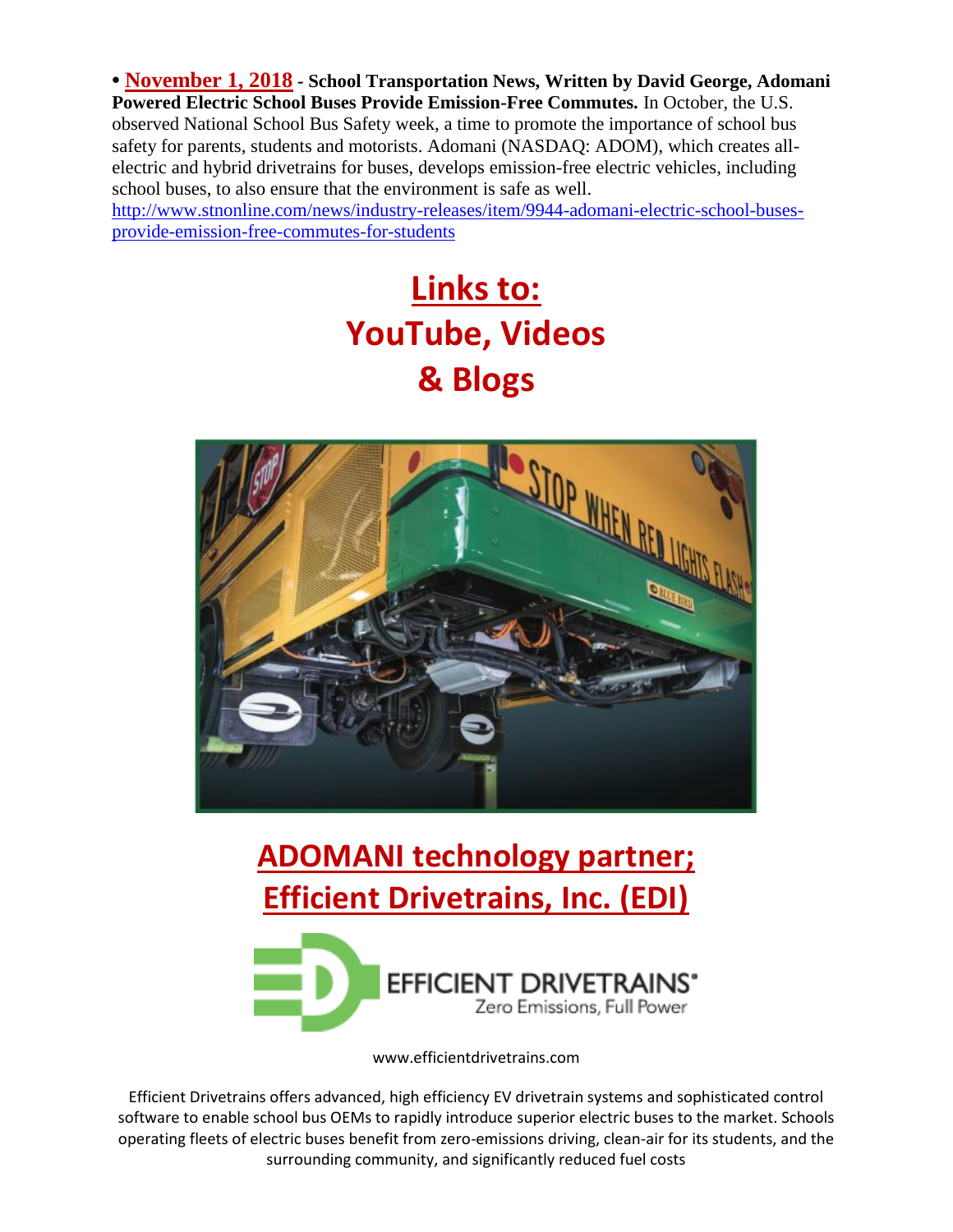## **In the News:**

Announcing: **Cummins Acquires Efficient Drivetrains** 



#### *Efficient Drivetrains, Inc. Acquisition Will Accelerate Electrification Capabilities*

**• Jul 02, 2018 Columbus, Ind. –Cummins Inc.** (NYSE: CMI) today announced the acquisition of Silicon Valley-based **Efficient Drivetrains, Inc.** (**EDI**), which designs and produces hybrid and fullyelectric power solutions for commercial markets. Adding **EDI** to the **Cummins** portfolio is the latest step forward in **Cummins**' efforts to become a global electrified power leader. https://www.cummins.com/news/releases/2018/07/02/cummins-announces-acquisition-electric-andhybrid-powertrain-provider

## **[ADOMANI](http://pr.report/krue1s39) Power Train provider to Blue Bird Bus**



www.blue-bird.com

Blue Bird, the country's leading independent designer and manufacturer of school buses, exclusively utilizes Adomani drivetrains on their line of electric school buses. ADOMANI is also the only electric drivetrain manufacturer that works in line with OEM parts, further reducing operating costs and maintenance expenses.

*About Blue Bird Corporation:* Blue Bird (NASDAQ: BLBD) is the leading independent designer and manufacturer of school buses, with more than 550,000 buses sold since its formation in 1927 and approximately 180,000 buses in operation today. Blue Bird's longevity and reputation in the school bus industry have made it an iconic American brand. Blue Bird distinguishes itself from its principal competitors by its singular focus on the design, engineering, manufacture and sale of school buses and related parts. As the only manufacturer of chassis and body production specifically designed for school bus applications, Blue Bird is recognized as an industry leader for school bus innovation, safety, product quality/reliability/durability, operating costs and drivability. In addition, Blue Bird is the market leader in alternative fuel applications with its propane-powered, electric and compressed natural gas-powered school buses.

Blue Bird Electric Type C and Type D buses are supported by our technology partners a[t ADOMANI](http://cts.businesswire.com/ct/CT?id=smartlink&url=http%3A%2F%2Fwww.adomanielectric.com%2F&esheet=51785136&newsitemid=20180407005037&lan=en-US&anchor=ADOMANI&index=3&md5=c8456e6a039625929a5cfbc317cd495f) and EDI